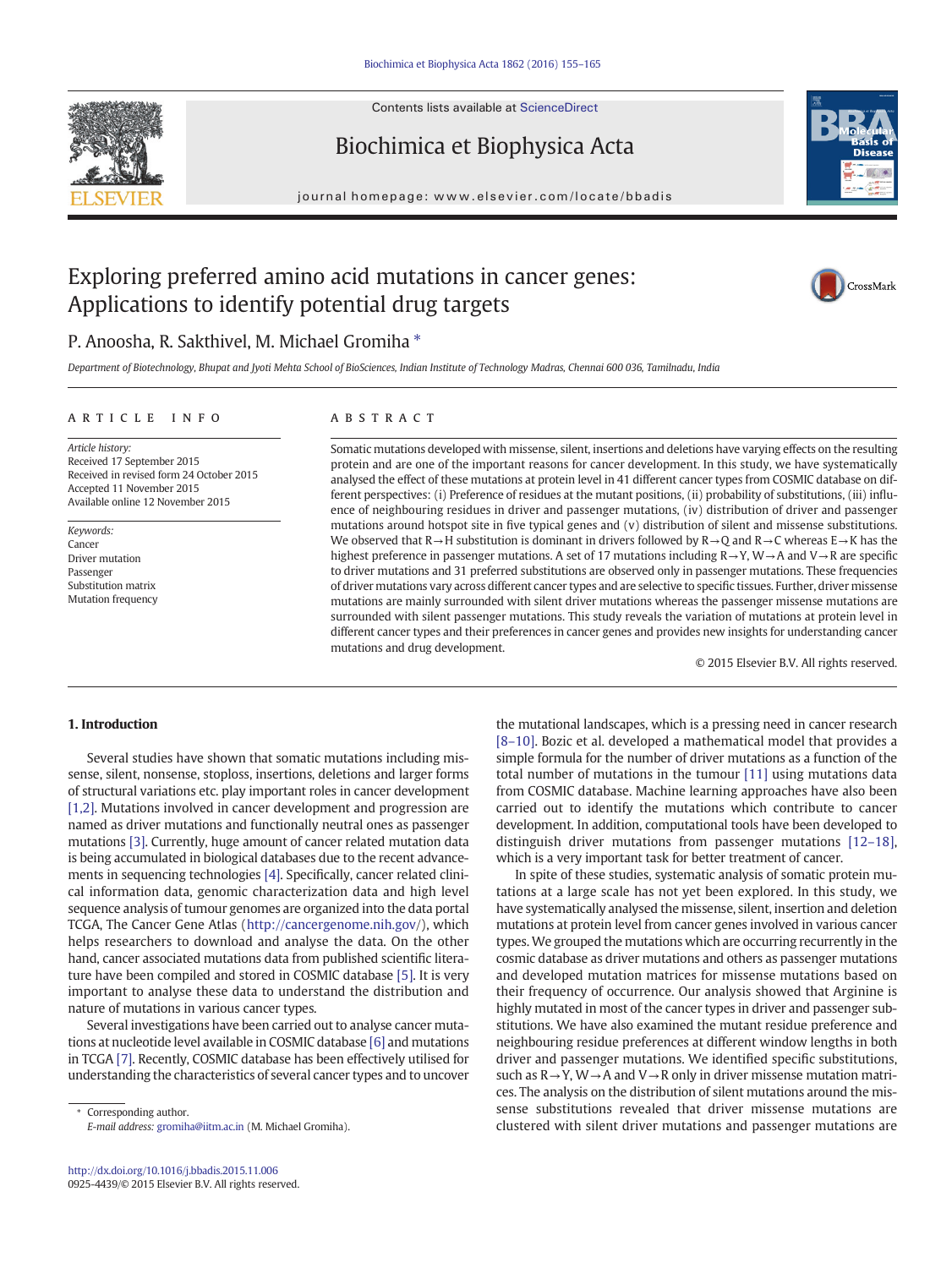<span id="page-1-0"></span>surrounded with silent passenger mutations. The implications of the results will be discussed.

## 2. Materials and methods

# 2.1. Dataset for analysis

We have constructed a dataset of 761,878 point mutations at protein level observed in 23,751 genes using COSMIC database v65. Among them 577,738 are missense mutations and 184,149 are silent mutations (i.e., 75.8% and 24.2% of the total point mutations, respectively). Generally, the relative frequency of a particular mutation within a gene is used as a criterion for identifying a driver mutation [\[19\]](#page-10-0). Hence, these mutants are classified into two groups, driver and passenger based on their occurrence in COSMIC database: if the count is more than one in individual cancer gene, then the mutants are termed as drivers and others are termed as passengers [\[20\]](#page-10-0). Therefore, our dataset has 34,167 (5.9%) missense driver, 543,571 (94.1%) missense passenger mutations and 11,163 (6.1%) silent driver, 172,986 (93.9%) silent passenger mutations, respectively. These mutations belong to 41 different cancer types. The datasets used for the present analysis are available at [www.iitm.ac.in/bioinfo/Cosmic/](http://www.iitm.ac.in/bioinfo/Cosmic/).

# 2.2. Amino acid properties

We have collected a set of physico-chemical, energetic and conformational properties of 20 amino acid residues [\[21\]](#page-10-0) and their binding propensities for protein–protein, protein–RNA, protein–DNA and protein–carbohydrate complexes [\[22,23\]](#page-10-0) from the literature. These properties have been successfully used to understand the structure and function of protein and their complexes [\[24,25\]](#page-10-0). More details about the property values and their definitions are available at [http://](http://www.iitm.ac.in/bioinfo/fold_rate/) [www.iitm.ac.in/bioinfo/fold\\_rate/.](http://www.iitm.ac.in/bioinfo/fold_rate/) We related the amino acid residue preferences in cancer driver and passenger mutations (missense and silent) with these properties to understand the functional consequences of specific properties on cancer mutations.

# 2.3. Computation of frequency of occurrence of amino acid residues

Frequency of occurrence of each amino acid is calculated for both wild type and mutant residues for all substitutions using the following equation:

$$
Freq(i) = n(i)/N
$$
 (1)

where,  $n(i)$  is the number of occurrences of residue i and N is the total number of substitutions.

The frequency values of 20 amino acids are normalized with amino acid composition of residues in globular proteins [\[26\]](#page-10-0) to compute the propensity of amino acid residues for amino acid substitutions. These propensity values are used to relate with amino acid properties and binding propensity of protein–protein, protein–DNA and protein–RNA complexes.

# 2.4. Preference of amino acid substitutions in driver and passenger mutations

We have computed the preference of amino acid substitutions using the following equation:

$$
Mutation (i\rightarrow j) = [n(i\rightarrow j)/N] * 100 \qquad \qquad (2)
$$

where  $n(i\rightarrow j)$  is the number of occurrences of substitution  $i\rightarrow j$  and N is the total number of substitutions. The computations have been repeated for driver and passenger missense and silent mutations as well as for all the cancer types.

# 2.5. Preference of neighbouring residues in driver and passenger mutations

We have computed the preferences of amino acid residues on both sides of the mutation position at window lengths of 3, 5 and 7 using specific motifs. For a tripeptide of window length 3, we constructed a motif \*M\*, where \* is any residue and M is the mutant residue in driver or passenger mutations. The preferred tripeptides have been analysed upon the order of preference. Similar procedure has been extended on both sides for 5- and 7-residue segments. A 5 and 7-residue segments have two and three residues on both sides of the mutant, respectively.

# 2.6. Analysis of statistical significance

We have performed paired t-test (2-tailed, 99% confidence interval) for the driver and passenger mutation frequencies to examine the statistical significance of the results. We have used an online tool, GraphPad software [\(www.graphpad.com/quickcalcs/ttest1.cfm\)](http://www.graphpad.com/quickcalcs/ttest1.cfm) for the analysis.

# 2.7. Distribution of silent and missense mutations

We have analysed the distribution of silent and missense mutations in four typical genes, TP53, APC, PTEN and PIK3CA. We calculated the number of silent around missense, silent around silent, missense around silent and missense around missense mutations with a residue interval of 10 residues such as  $1-10$ ,  $11-20$ ,  $21-30$ ,  $31-40$ ,  $41-50$  and  $>50$ towards N-terminal. We have considered residues only towards Nterminal to avoid redundancy in the analysis.

## 3. Results and discussion

# 3.1. Analysis of missense mutations

We have analysed the frequency of occurrence of driver and passenger mutations in different types of cancer and the results are shown in [Fig. 1](#page-2-0)a and b. In these figures, 19 different cancer types, which have more than 100 missense mutations, are included for analysis. We observed the highest frequency of driver mutations in large intestine cancer, which are associated with 6439 proteins. Further, lung and haematopoietic and lymphoid tissue (HLT) cancers have high frequency of missense mutations. On the other hand, 21 cancer types have less than 100 driver mutations and 18 of them have less than 100 passenger mutations. Such cancer types are known to occur very rare with less number of mutations [\[27\]](#page-10-0). For example, small-intestine cancer is a very rare cancer type, which has only 14 driver mutations. The proportion of driver and passenger mutations in different cancer types is presented in [Table 1](#page-2-0). We noticed that the probability of driver mutations is high in liver, soft issue and thyroid cancer. The driver mutations are dominant in few rare cancer types also (gastrointestinal tract, testis, pituitary etc.).

We have computed the frequency of occurrence of all the 20 amino acid residues using Eq. (1) and the results are shown in [Fig. 2.](#page-3-0) We noticed that Arg is highly mutated in majority of the cancer types followed by Ala and Gly. We have normalized the frequency with the composition of amino acid residues [\[26\]](#page-10-0) and we observed a similar trend with Arg. The high preference of Arg might be due to the fact that it is the most favoured residue for binding with DNA [\[22,28\]](#page-10-0). In addition, Arg can form multiple hydrogen bonds [\[29\]](#page-10-0) and plays an important role as stabilizing element in proteins [\[30\]](#page-10-0). Further, we have related the normalized mutation frequencies of 20 amino acid residues with amino acid properties and binding propensities of protein–protein, protein– DNA, protein–RNA and protein–carbohydrate complexes. We noticed that the correlation with any of the amino acid properties is less than 0.40 and the correlation coefficients obtained with binding propensities are shown in [Table 2](#page-3-0). The highest correlation is observed with the binding propensity of protein–DNA complexes, which is consistent with the hypothesis that majority of the cancers is due to the interruption of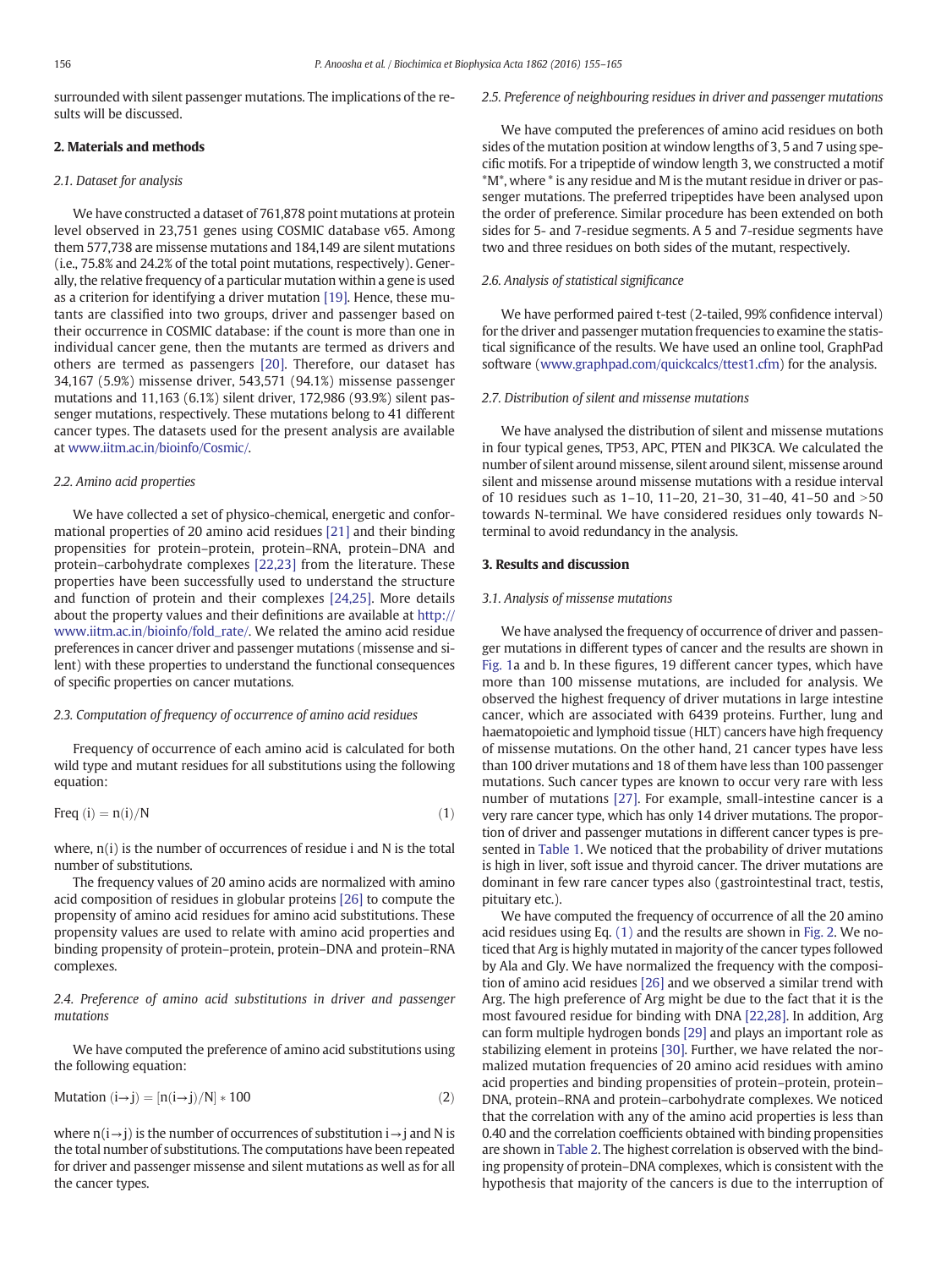<span id="page-2-0"></span>

Fig. 1. a: Frequency of missense driver mutation in different cancer types. b: Frequency of missense passenger mutation in different cancer types.

#### Table 1

Highly mutated genes in various cancer types and the proportion of driver and passenger mutations.

| Cancer type                        | Highly mutated genes    | Ratio (%) |
|------------------------------------|-------------------------|-----------|
| <b>Breast</b>                      | TP53, PIK3CA, PTEN      | 0.024     |
| Central nervous system             | TP53. PTEN. EGFR        | 0.118     |
| Cervix                             | OR1S2, ZSCAN5A, MAGEA12 | 0.046     |
| Endometrium                        | PIK3CA, PTEN, TP53      | 0.017     |
| Haematopoietic and lymphoid tissue | TP53. TET2. ABL1        | 0.187     |
| Kidney                             | VHL. MUC4. TP53         | 0.023     |
| Large intestine                    | TP53, PIK3CA, APC       | 0.074     |
| Liver                              | TP53, CTNNB1, HNF1A     | 0.357     |
| Lung                               | TP53, EGFR, KRAS        | 0.018     |
| Oesophagus                         | TP53, KRAS, NFE2L2      | 0.018     |
| Ovary                              | TP53, PIK3CA, CTNNB1    | 0.010     |
| Pancreas                           | TP53. CTNNB1. KRAS      | 0.280     |
| Prostate                           | TP53. SPOP. KRAS        | 0.022     |
| Skin                               | TP53, BRAF, KIT         | 0.035     |
| Soft tissue                        | KIT, TP53, PDGFRA       | 0.356     |
| Stomach                            | TP53, CTNNB1, KRAS      | 0.051     |
| Thyroid                            | TSHR, RET, KRAS         | 0.255     |
| Upper aerodigestive tract          | TP53, CDKN2A, HRAS      | 0.035     |
| Urinary tract                      | TP53, FGFR3, HRAS       | 0.014     |

 $Ratio = number of driver mutations/number of passenger mutations.$ 

interactions between protein and DNA along with malfunctions in DNA repair mechanism, signal transduction etc. Specifically the well known DNA binding protein, TP53 protein is causing several types of cancers due to the mutation at the DNA binding domain.

We have further analysed the influence of Arg in different cancer types. [Fig. 3](#page-3-0) shows the mutation frequency of Arg in different cancer types in both passenger and driver mutations. Although the difference between the residue preferences in driver and passenger mutations is marginal, the preference is higher in driver mutations than passenger mutations in most of the cancer types. In cervix, oesophagus, soft tissue and thyroid cancers the preference of Arg is higher in passenger mutations than driver mutations.

On the other hand, silent driver mutations are dominated by Ser followed by Pro, Thr, Leu and Ala, whereas silent passenger mutations are dominated with Leu [\(Fig. 2\)](#page-3-0). Met and Trp mutations are not observed in silent mutations due to the lack of synonymous codons [\[31\]](#page-10-0).

# 3.2. Highly mutated genes in different cancer types

We have analysed highly mutated genes in various cancer types and the results are shown in Table 1. The most commonly mutated gene in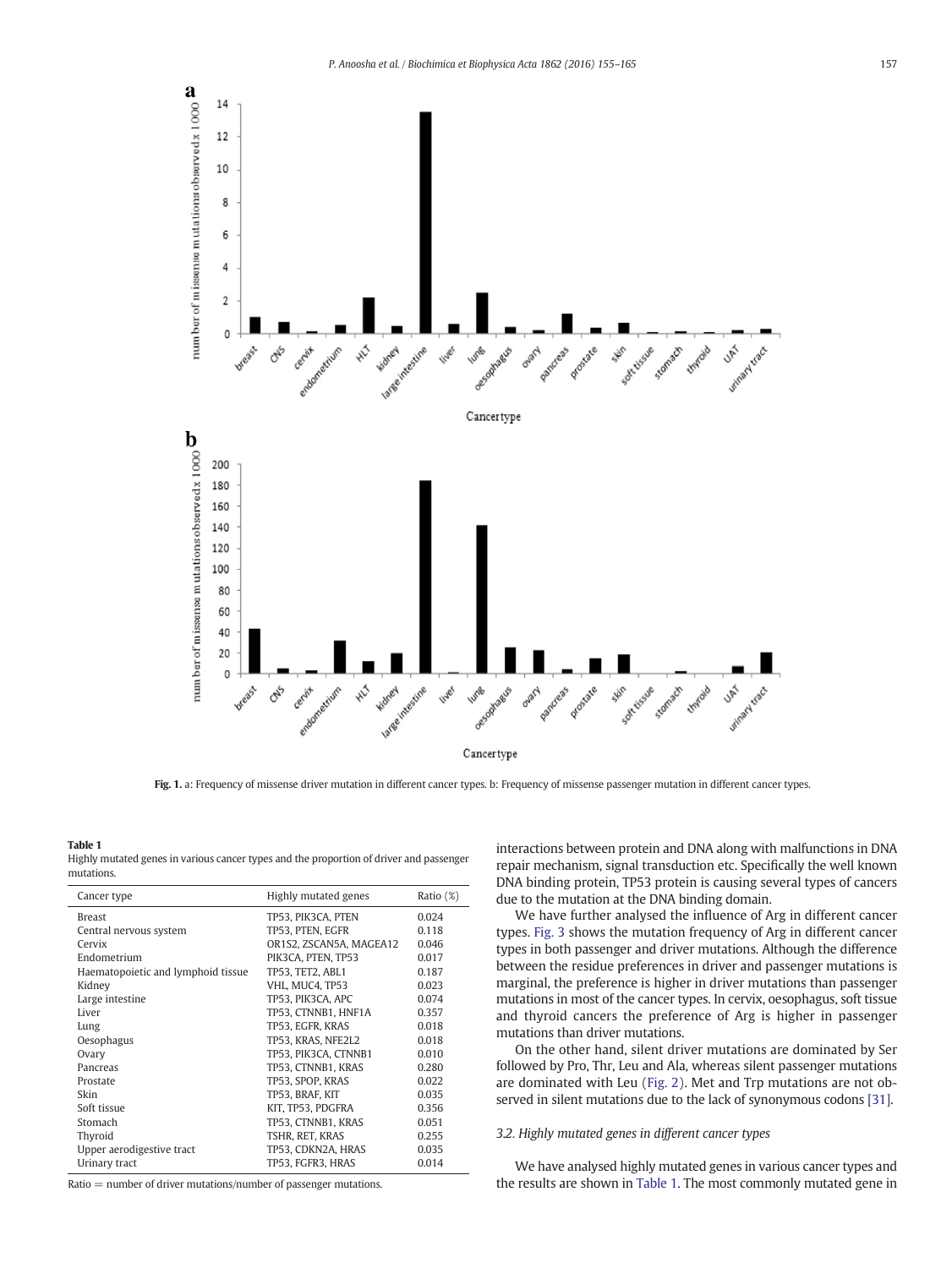<span id="page-3-0"></span>

Fig. 2. Percentage of occurrence of 20 amino acids as wild type residue in driver and passenger missense and silent mutations, respectively.

Table 2 Correlation of amino acid binding propensities and cancer mutation frequencies.

| Mutation type      | Mutation class | $P - C$ | $P-P$   | P-RNA   | P-DNA   |
|--------------------|----------------|---------|---------|---------|---------|
| Missense mutations | Driver         | $-0.09$ | 0.21    | 0.50    | 0.58    |
|                    | Passenger      | $-0.13$ | 0.11    | 0.46    | 0.49    |
| Insertions         | Driver         | $-0.16$ | $-0.16$ | 0.02    | $-0.06$ |
|                    | Passenger      | 0.04    | 0.10    | 0.20    | 0.09    |
| Deletions          | Driver         | $-0.20$ | $-0.21$ | $-0.03$ | $-0.01$ |
|                    | Passenger      | $-0.39$ | $-0.28$ | $-0.07$ | $-0.06$ |

P–C: protein–carbohydrate; P–P: protein–protein: P–RNA: protein–RNA; P–DNA: protein–DNA.

many cancer types is TP53 and it plays potential roles in most of the cancer types as well as a target for cancer treatment[\[32,33\].](#page-10-0) Further, OR1S2, PIK3CA, VHL, EGFR, KIT and TSHR showed many mutants and these genes have been studied well to investigate the mechanism and treatment of cancer [34–[36\].](#page-10-0) A very recent analysis of somatic mutations in exome sequences has identified 33 genes that were not previously known to be significantly mutated in cancer, including genes related to proliferation, apoptosis, genome stability, chromatin regulation, immune evasion, RNA processing and protein homeostasis [\[37\]](#page-10-0). Oncogenes such as RHEB, RHOA, SOS1, ELF3, SGK1 and MYOCD are involved in several cancer types, among which notably, RHEB and RHOA encode small GTPases, where recurrent mutations affect their function. Another gene known as ARHGAP35 (previously called GRLF1), which plays a role in apoptosis resides in a small genomic region that is focally deleted in many tumours. These genes are previously not well known in cancer progression.

# 3.3. Construction of driver and passenger mutation matrices

We have computed the frequency of occurrence of missense muta-tions in different cancer genes using Eq. [\(2\)](#page-1-0) and developed  $20 \times 20$ amino acid mutation matrices for driver and passenger mutations. The missense mutation matrices for driver and passenger mutations are presented in [Table 3a](#page-4-0) and b, respectively. Each value in the matrix corresponds to the percentage of a particular missense mutation observed in the available data in COSMIC database. We have assessed the statistical significance of driver and passenger mutation frequencies, using ttest. The relationship between the number of topmost differing mutation types and p-values is shown in [Fig. 4.](#page-4-0) The p-value is calculated for the topmost mutation types in both driver and passenger matrices by adding one substitution in each iteration and we noticed that the topmost 47 substitution types have the p-value of less than 0.01, which are considered for further analysis.

We observed that  $R \rightarrow H$  substitution occurs with the highest frequency in driver mutations followed by  $R \rightarrow C$ ,  $R \rightarrow Q$  and in passenger mutations the frequently occurring mutation is  $E \rightarrow K$  substitution. It is also noted that the matrices are dominated with specific mutations and there is no mutation for several combinations, for example,  $A \rightarrow C$ ,  $A \rightarrow H$  in driver mutations and  $D \rightarrow K$  in passenger mutations. Among 380 possible missense mutations, 164 substitutions are not observed in both driver and passenger mutation matrices, 31 are observed only in passenger mutations and 17 substitutions are observed only in driver mutations ([Table 4\)](#page-5-0). This analysis suggests that the unique substitutions observed in driver mutation matrices may have significant role in cancer development and progression.



Cancer type

Fig. 3. Frequency of Arginine mutation in different cancer types.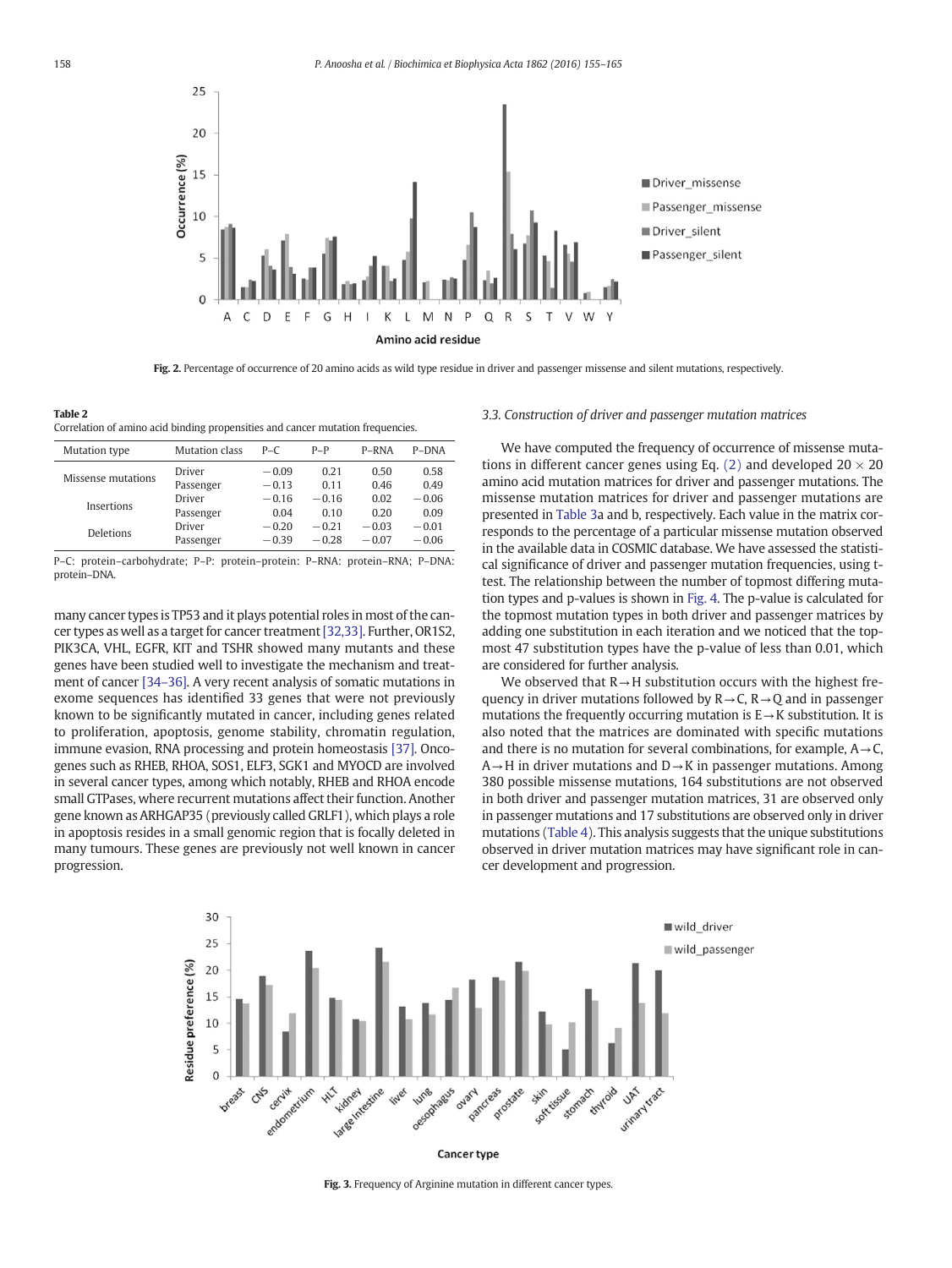<span id="page-4-0"></span>

| Table 3 |  |  |
|---------|--|--|
|         |  |  |

Frequency of occurrence of missense mutations.

|   | A                    | C                        | D                        | E                        | F                        | G                        | H            | $\mathbf{I}$             | K              | L              | M              | N              | P                        | Q                        | R              | S            | T              | V            | W                        | Y            |
|---|----------------------|--------------------------|--------------------------|--------------------------|--------------------------|--------------------------|--------------|--------------------------|----------------|----------------|----------------|----------------|--------------------------|--------------------------|----------------|--------------|----------------|--------------|--------------------------|--------------|
|   | (a) Driver mutations |                          |                          |                          |                          |                          |              |                          |                |                |                |                |                          |                          |                |              |                |              |                          |              |
| A |                      | $\Omega$                 | 0.31                     | 0.187                    | 0.003                    | 0.167                    | $\mathbf{0}$ | 0.003                    | $\mathbf{0}$   | 0.003          | $\mathbf{0}$   | 0              | 0.237                    | $\mathbf{0}$             | $\Omega$       | 0.544        | 3.717          | 3.316        | $\mathbf{0}$             | $\Omega$     |
| C | 0.003                | $\sim$                   | $\Omega$                 | $\Omega$                 | 0.252                    | 0.12                     | $\Omega$     | $\Omega$                 | $\theta$       | $\Omega$       | $\Omega$       | $\Omega$       | $\mathbf{0}$             | $\Omega$                 | 0.442          | 0.184        | $\mathbf{0}$   | $\Omega$     | 0.105                    | 0.416        |
| D | 0.1                  | $\bf{0}$                 | $\overline{\phantom{a}}$ | 0.366                    | 0.006                    | 1.455                    | 0.263        | 0.006                    | 0.003          | $\bf{0}$       | $\mathbf{0}$   | 2.11           | $\bf{0}$                 | $\Omega$                 | 0              | 0            | 0              | 0.196        | $\mathbf{0}$             | 0.811        |
| E | 0.138                | $\bf{0}$                 | 1.06                     | $\overline{\phantom{0}}$ | $\Omega$                 | 1.835                    | 0.003        | $\mathbf{0}$             | 3.433          | $\Omega$       | $\Omega$       | $\Omega$       | $\Omega$                 | 0.462                    | $\Omega$       | $\theta$     | $\Omega$       | 0.237        | $\Omega$                 | $\Omega$     |
| F | 0.003                | 0.228                    | $\Omega$                 | $\Omega$                 | $\overline{\phantom{0}}$ | $\Omega$                 | $\Omega$     | 0.091                    | 0.003          | 1.586          | $\Omega$       | $\Omega$       | $\Omega$                 | $\Omega$                 | 0              | 0.38         | $\Omega$       | 0.22         | $\Omega$                 | 0.07         |
| G | 0.225                | 0.518                    | 0.738                    | 0.597                    | 0.009                    | $\overline{\phantom{a}}$ | $\Omega$     | 0.006                    | $\bf{0}$       | 0.003          | $\mathbf{0}$   | 0.012          | 0.003                    | 0                        | 1.405          | 1.03         | $\mathbf{0}$   | 0.764        | 0.263                    | 0.003        |
| H | $\Omega$             | $\Omega$                 | 0.07                     | $\Omega$                 | $\Omega$                 | $\Omega$                 |              | $\Omega$                 | $\Omega$       | 0.12           | $\Omega$       | 0.225          | 0.114                    | 0.225                    | 0.679          | $\Omega$     | $\Omega$       | $\Omega$     | $\Omega$                 | 0.477        |
|   | $\Omega$             | $\Omega$                 | 0.003                    | $\Omega$                 | 0.149                    | $\mathbf{0}$             | 0.003        | $\overline{\phantom{a}}$ | 0.041          | 0.132          | 0.246          | 0.155          | $\mathbf{0}$             | $\mathbf{0}$             | 0.018          | 0.167        | 0.761          | 0.664        | $\Omega$                 | $\Omega$     |
| K | 0                    | $\bf{0}$                 | 0                        | 0.843                    | 0.003                    | $\mathbf{0}$             | 0            | 0.05                     | $\overline{a}$ | 0.003          | 0.094          | 1.34           | $\mathbf{0}$             | 0.161                    | 1.08           | 0            | 0.541          | $\Omega$     | 0                        | $\mathbf{0}$ |
| L | 0.003                | $\mathbf{0}$             | $\Omega$                 | $\Omega$                 | 0.84                     | $\mathbf{0}$             | 0.108        | 0.588                    | 0.003          | $\overline{a}$ | 0.304          | $\mathbf{0}$   | 1.613                    | 0.19                     | 0.389          | 0.193        | $\mathbf{0}$   | 0.498        | 0.029                    | $\mathbf{0}$ |
| M | $\Omega$             | $\Omega$                 | $\Omega$                 | $\Omega$                 | $\Omega$                 | $\Omega$                 | $\Omega$     | 0.937                    | 0.059          | 0.132          | $\overline{a}$ | $\Omega$       | 0.003                    | $\bf{0}$                 | 0.032          | $\Omega$     | 0.378          | 0.585        | $\mathbf{0}$             | $\Omega$     |
| N | $\Omega$             | $\bf{0}$                 | 0.477                    | $\mathbf{0}$             | $\bf{0}$                 | $\mathbf{0}$             | 0.149        | 0.158                    | 0.38           | $\Omega$       | $\bf{0}$       | $\overline{a}$ | $\mathbf{0}$             | 0                        | 0              | 0.948        | 0.149          | 0            | 0                        | 0.123        |
| P | 0.208                | $\mathbf{0}$             | $\Omega$                 | $\Omega$                 | 0.012                    | $\mathbf{0}$             | 0.41         | $\mathbf{0}$             | 0.009          | 1.902          | $\bf{0}$       | 0.003          | $\overline{\phantom{a}}$ | 0.263                    | 0.19           | 1.264        | 0.524          | $\mathbf{0}$ | 0                        | $\bf{0}$     |
| Q | $\Omega$             | $\Omega$                 | $\Omega$                 | 0.205                    | $\Omega$                 | $\Omega$                 | 0.644        | $\mathbf{0}$             | 0.34           | 0.158          | $\Omega$       | 0              | 0.149                    | $\overline{\phantom{a}}$ | 0.86           | $\theta$     | 0              | $\Omega$     | $\Omega$                 | $\Omega$     |
| R | $\Omega$             | 5.002                    | $\mathbf{0}$             | $\Omega$                 | $\Omega$                 | 0.922                    | 5.696        | 0.644                    | 0.337          | 0.948          | 0.225          | $\Omega$       | 0.31                     | 4.99                     |                | 0.536        | 0.129          | $\Omega$     | 3.755                    | 0.006        |
| S | 0.094                | 0.342                    | 0                        | $\mathbf{0}$             | 0.641                    | 0.702                    | $\mathbf{0}$ | 0.211                    | 0.003          | 1.583          | $\mathbf{0}$   | 0.489          | 1.34                     | 0                        | 0.524          | $\equiv$     | 0.214          | 0            | 0.023                    | 0.615        |
| T | 1.522                | $\Omega$                 | $\Omega$                 | 0.003                    | $\Omega$                 | $\Omega$                 | $\Omega$     | 0.588                    | 0.135          | $\mathbf{0}$   | 2.221          | 0.205          | 0.278                    | $\bf{0}$                 | 0.082          | 0.284        | $\overline{a}$ | $\Omega$     | $\Omega$                 | $\Omega$     |
| V | 1.548                | $\Omega$                 | 0.12                     | 0.14                     | 0.222                    | 0.345                    | $\mathbf{0}$ | 2.154                    | 0.003          | 0.5            | 1.607          | $\Omega$       | $\mathbf{0}$             | 0.003                    | 0.003          | $\Omega$     | $\Omega$       |              | $\Omega$                 | $\Omega$     |
| W | 0.003                | 0.234                    | 0                        | 0                        | 0.003                    | 0.059                    | $\mathbf{0}$ | $\mathbf{0}$             | 0.003          | 0.17           | $\bf{0}$       | $\Omega$       | $\mathbf{0}$             | $\bf{0}$                 | 0.293          | 0.059        | $\mathbf{0}$   | $\bf{0}$     | $\overline{\phantom{0}}$ | $\mathbf{0}$ |
| Y | $\Omega$             | 0.685                    | 0.126                    | $\mathbf{0}$             | 0.126                    | $\mathbf{0}$             | 0.316        | $\mathbf{0}$             | $\theta$       | $\Omega$       | $\Omega$       | 0.138          | $\mathbf{0}$             | $\theta$                 | 0              | 0.117        | $\mathbf{0}$   | $\Omega$     | $\Omega$                 |              |
|   |                      | (b): Passenger mutations |                          |                          |                          |                          |              |                          |                |                |                |                |                          |                          |                |              |                |              |                          |              |
| A |                      | $\Omega$                 | 0.566                    | 0.329                    | 0.003                    | 0.32                     | $\mathbf{0}$ | 0.002                    | $\mathbf{0}$   | 0.002          | $\mathbf{0}$   | 0.001          | 0.351                    | $\bf{0}$                 | 0.001          | 1.24         | 3.053          | 2.874        | $\mathbf{0}$             | $\Omega$     |
| C | $\Omega$             | $\overline{\phantom{0}}$ | $\Omega$                 | $\Omega$                 | 0.403                    | 0.08                     | $\Omega$     | $\Omega$                 | $\Omega$       | 0.001          | $\Omega$       | $\Omega$       | $\Omega$                 | $\Omega$                 | 0.229          | 0.268        | $\mathbf{0}$   | $\Omega$     | 0.089                    | 0.482        |
| D | 0.141                | 0.001                    | $\overline{\phantom{a}}$ | 0.613                    | 0.002                    | 0.705                    | 0.789        | $\mathbf{0}$             | $\bf{0}$       | $\Omega$       | $\bf{0}$       | 2.166          | $\mathbf{0}$             | 0                        | 0              | 0.001        | $\mathbf{0}$   | 0.293        | 0                        | 1.36         |
| E | 0.232                | $\Omega$                 | 1.676                    | $\overline{a}$           | $\Omega$                 | 0.661                    | $\Omega$     | 0.002                    | 3.582          | 0.006          | 0.001          | $\mathbf{0}$   | $\Omega$                 | 1.434                    | 0.001          | 0.001        | 0.001          | 0.339        | $\Omega$                 | $\Omega$     |
| F | $\Omega$             | 0.299                    | $\Omega$                 | $\Omega$                 | Ĭ.                       | $\Omega$                 | $\Omega$     | 0.17                     | $\Omega$       | 1.293          | $\Omega$       | $\Omega$       | 0.001                    | $\bf{0}$                 | 0              | 0.257        | $\Omega$       | 0.325        | $\Omega$                 | 0.117        |
| G | 0.478                | 0.847                    | 0.902                    | 0.913                    | 0.009                    | $\overline{a}$           | $\mathbf{0}$ | 0.003                    | 0.013          | 0.019          | 0.001          | 0.004          | 0.001                    | 0                        | 1.455          | 0.936        | 0.001          | 1.386        | 0.481                    | 0.001        |
| H | $\Omega$             | $\Omega$                 | 0.16                     | 0                        | $\Omega$                 | $\Omega$                 |              | $\Omega$                 | $\Omega$       | 0.164          | $\Omega$       | 0.413          | 0.109                    | 0.36                     | 0.418          | $\Omega$     | 0.001          | $\Omega$     | 0                        | 0.667        |
|   | $\Omega$             | $\Omega$                 | $\Omega$                 | $\Omega$                 | 0.236                    | $\mathbf{0}$             | $\mathbf{0}$ | $\overline{\phantom{0}}$ | 0.049          | 0.216          | 0.655          | 0.208          | $\mathbf{0}$             | $\Omega$                 | 0.026          | 0.157        | 0.566          | 0.717        | $\Omega$                 | $\mathbf{0}$ |
| K | 0.001                | $\mathbf{0}$             | 0                        | 0.531                    | 0                        | 0                        | $\Omega$     | 0.1                      |                | 0.001          | 0.2            | 1.757          | $\mathbf{0}$             | 0.292                    | 0.577          | $\mathbf{0}$ | 0.652          | $\mathbf{0}$ | 0.001                    | $\mathbf{0}$ |
| L | $\Omega$             | $\mathbf{0}$             | $\Omega$                 | 0                        | 1.274                    | 0.001                    | 0.169        | 0.969                    | 0.001          | $\overline{a}$ | 0.669          | $\mathbf{0}$   | 0.835                    | 0.244                    | 0.38           | 0.183        | $\mathbf{0}$   | 1.034        | 0.039                    | $\mathbf{0}$ |
| M | $\Omega$             | $\Omega$                 | $\Omega$                 | $\Omega$                 | $\Omega$                 | $\Omega$                 | $\Omega$     | 1.174                    | 0.095          | 0.194          | $\overline{a}$ | 0.003          | $\mathbf{0}$             | $\Omega$                 | 0.061          | $\Omega$     | 0.317          | 0.4          | $\Omega$                 | $\Omega$     |
| N | $\Omega$             | $\bf{0}$                 | 0.329                    | $\mathbf{0}$             | 0.001                    | $\mathbf{0}$             | 0.226        | 0.216                    | 0.55           | 0              | $\bf{0}$       | $\overline{a}$ | $\mathbf{0}$             | 0                        | 0              | 0.656        | 0.218          | 0            | 0                        | 0.16         |
| P | 0.425                | $\bf{0}$                 | 0                        | $\Omega$                 | 0.015                    | $\mathbf{0}$             | 0.804        | 0.002                    | 0.006          | 1.955          | $\bf{0}$       | 0.006          | $\overline{\phantom{a}}$ | 0.436                    | 0.347          | 1.733        | 0.919          | 0.001        | $\bf{0}$                 | $\mathbf{0}$ |
| Q | $\Omega$             | $\bf{0}$                 | $\Omega$                 | 0.527                    | $\Omega$                 | $\Omega$                 | 1.257        | $\mathbf{0}$             | 0.689          | 0.323          | $\Omega$       | $\Omega$       | 0.18                     | $\overline{a}$           | 0.53           | $\theta$     | $\Omega$       | $\Omega$     | $\Omega$                 | $\Omega$     |
| R | $\Omega$             | 2.73                     | $\Omega$                 | $\Omega$                 | 0.002                    | 0.606                    | 3.019        | 0.629                    | 0.61           | 1.074          | 0.322          | 0.002          | 0.317                    | 2.877                    | $\overline{a}$ | 0.747        | 0.417          | $\Omega$     | 2.069                    | $\mathbf{0}$ |
| S | 0.171                | 0.883                    | 0                        | 0                        | 1.185                    | 0.358                    | 0            | 0.481                    | 0.001          | 1.354          | $\mathbf{0}$   | 0.696          | 0.574                    | 0                        | 0.674          | $\equiv$     | 0.435          | $\bf{0}$     | 0.054                    | 0.907        |
| T | 0.911                | $\Omega$                 | $\Omega$                 | $\Omega$                 | $\Omega$                 | $\Omega$                 | $\Omega$     | 0.85                     | 0.307          | 0.001          | 1.212          | 0.411          | 0.255                    | $\bf{0}$                 | 0.152          | 0.532        | $\overline{a}$ | $\Omega$     | 0                        | $\Omega$     |
| V | 0.895                | $\bf{0}$                 | 0.121                    | 0.164                    | 0.447                    | 0.257                    | 0.001        | 1.365                    | 0.001          | 1.041          | 1.229          | $\Omega$       | $\mathbf{0}$             | $\Omega$                 | $\Omega$       | 0.001        | $\Omega$       |              | $\Omega$                 | $\Omega$     |
| W | $\Omega$             | 0.395                    | 0                        | 0                        | 0.007                    | 0.037                    | $\mathbf{0}$ | $\overline{0}$           | $\bf{0}$       | 0.264          | 0.001          | 0              | $\mathbf{0}$             | 0                        | 0.21           | 0.054        | $\mathbf{0}$   | $\bf{0}$     | $\overline{a}$           | 0.001        |
| Y | $\Omega$             | 0.708                    | 0.088                    | $\mathbf{0}$             | 0.2                      | $\Omega$                 | 0.429        | $\mathbf{0}$             | $\bf{0}$       | 0.001          | $\bf{0}$       | 0.153          | $\Omega$                 | $\Omega$                 | 0              | 0.088        | $\Omega$       | $\Omega$     | $\Omega$                 |              |

Mutations, which have the frequency of more than 1 are shown in bold.

We have also compared the frequency of driver mutations with well known PAM250 [\[38\]](#page-10-0) and BLOSUM62 [\[39\]](#page-10-0) matrices, which are mostly used in protein sequence alignment. Interestingly, most of the substitutions are not similar and are not likely to be present over a long period of time. This analysis supports our findings that the frequently occurring driver mutations are specific to cancer. We have checked the correspondence of driver and passenger mutation frequencies with the amino acid replaceability matrix, which is derived from neighbourhood selectivity in sequences [\[40\].](#page-10-0) The authors showed a good correlation between the amino acid replaceability matrix and naturally accepted point mutations. Interestingly, we found that most of the topmost passenger substitutions (e.g.  $E \rightarrow K$ ,  $V \rightarrow L$  and  $E \rightarrow Q$ ) identified in the current study are similar to those in that matrix and this observation supports that passenger mutations are neutral compared to driver mutations.

Further, we have correlated driver and passenger mutation matrix frequencies presented in Table 3a and b, with 87 available mutation matrices in AA Index database [\[41\]](#page-10-0) to identify similar substitution matrices published in the literature. The highest correlation ( $r = 0.48$ ) was obtained between driver matrix mutation frequencies and Genetic code matrix [\[42\]](#page-10-0). This analysis shows that few substitutions are likely to be preferred more than others due to the requirement of very less changes in their codons to be replaced by another coding for different amino acid. Further, we have examined the occurrence of preferred unique driver and passenger mutations (Table 3) with topmost mutants in 87 substitution matrices. We observed that matrices for alignment score for distant homologs and structural alignments using entropy have 87.5% of topmost driver mutants. On the other hand, these matrices also contain 46% and 64% of topmost passenger mutants, respectively. Hence, available mutation matrices alone are not sufficient to differentiate drivers from passenger mutations and the developed matrices



Fig. 4. The relationship between the number of topmost differing mutation types and pvalues.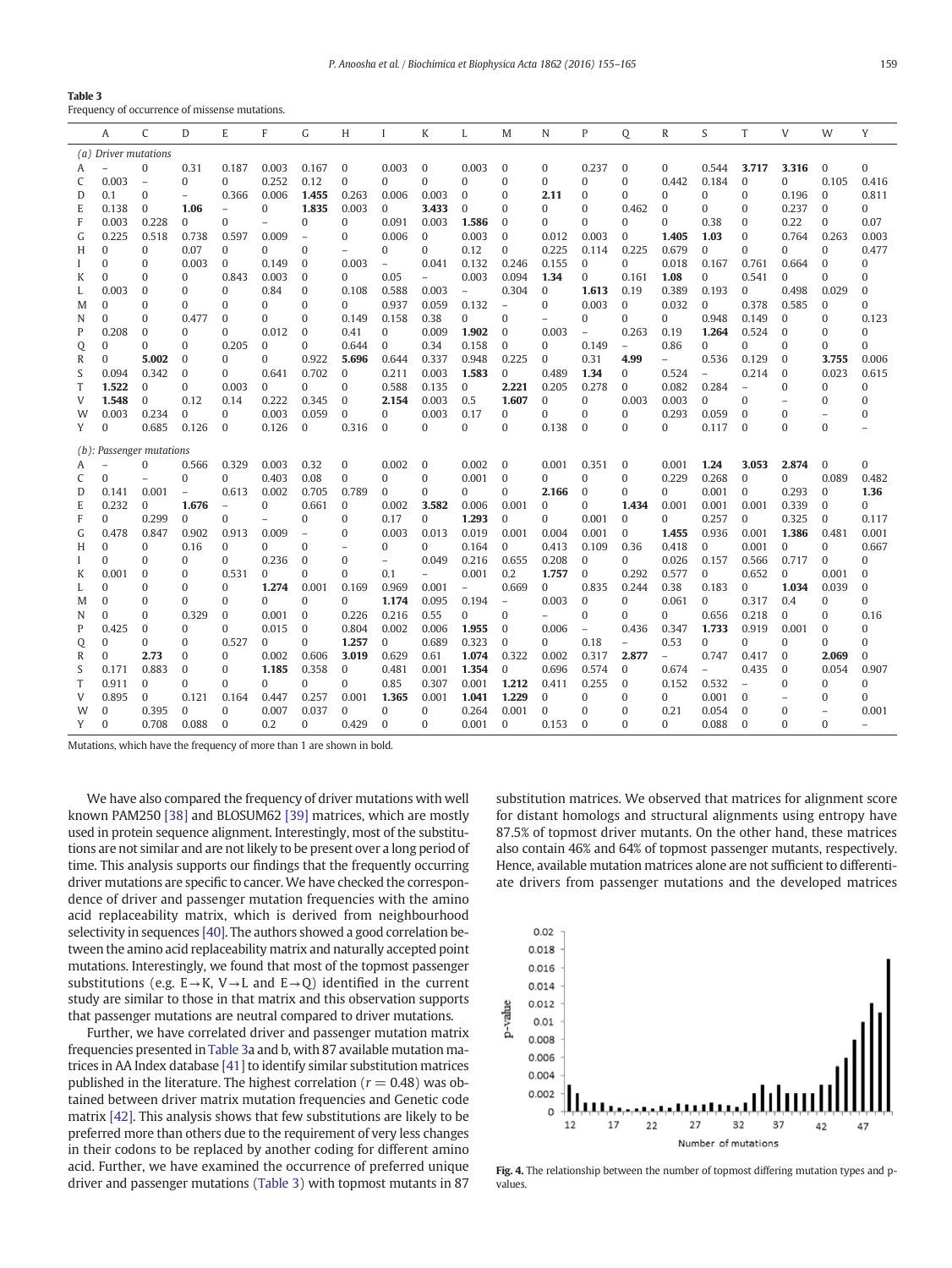#### <span id="page-5-0"></span>Table 4 Unique driver and passenger mutations.

|               | Amino acid substitutions                                                                                                                                                                                                                                                                                                                                                                                                                                                                                                                                                  |
|---------------|---------------------------------------------------------------------------------------------------------------------------------------------------------------------------------------------------------------------------------------------------------------------------------------------------------------------------------------------------------------------------------------------------------------------------------------------------------------------------------------------------------------------------------------------------------------------------|
| <b>Driver</b> | $C \rightarrow A$ , $D \rightarrow I$ , $D \rightarrow K$ , $E \rightarrow H$ , $F \rightarrow A$ , $F \rightarrow K$ , $I \rightarrow D$ , $I \rightarrow H$ , $K \rightarrow F$ , $L \rightarrow A$ , $M \rightarrow P$ ,<br>mutations $R \rightarrow Y$ , $T \rightarrow E$ , $V \rightarrow O$ , $V \rightarrow R$ , $W \rightarrow A$ , $W \rightarrow K$                                                                                                                                                                                                            |
| Passenger     | $A \rightarrow N$ , $A \rightarrow R$ , $C \rightarrow L$ , $D \rightarrow C$ , $D \rightarrow S$ , $E \rightarrow I$ , $E \rightarrow L$ , $E \rightarrow M$ , $E \rightarrow R$ , $E \rightarrow S$ , $E \rightarrow T$ ,<br>mutations $F \to P$ , $G \to K$ , $G \to M$ , $G \to T$ , $H \to T$ , $K \to A$ , $K \to W$ , $L \to G$ , $M \to N$ , $N \to F$ ,<br>$P \rightarrow I$ , $P \rightarrow V$ , $R \rightarrow F$ , $R \rightarrow N$ , $T \rightarrow L$ , $V \rightarrow H$ , $V \rightarrow S$ , $W \rightarrow M$ , $W \rightarrow Y$ , $Y \rightarrow L$ |
|               |                                                                                                                                                                                                                                                                                                                                                                                                                                                                                                                                                                           |

Table 5

Topmost ten substitutions in highly mutated genes.

| TP <sub>53</sub> | <b>PTFN</b> |                                                                                           | EGFR APC KIT |                                                                                                                               | PIK3CA VHL CTNNB1                                                                                                                                                                   | BRAF                                | KRAS |
|------------------|-------------|-------------------------------------------------------------------------------------------|--------------|-------------------------------------------------------------------------------------------------------------------------------|-------------------------------------------------------------------------------------------------------------------------------------------------------------------------------------|-------------------------------------|------|
|                  |             |                                                                                           |              | $R \rightarrow P$ $E \rightarrow G$ $L \rightarrow P$ $E \rightarrow G$ $N \rightarrow S$ $E \rightarrow G$ $L \rightarrow P$ | $A \rightarrow T$                                                                                                                                                                   | $G \rightarrow R$ $G \rightarrow D$ |      |
|                  |             |                                                                                           |              | $P \rightarrow L$ $D \rightarrow G$ $E \rightarrow K$ $S \rightarrow P$ $E \rightarrow K$ $G \rightarrow D$ $V \rightarrow D$ | $S \rightarrow F$ $S \rightarrow P$ $G \rightarrow S$                                                                                                                               |                                     |      |
|                  |             |                                                                                           |              | $P \rightarrow S$ $Y \rightarrow C$ $G \rightarrow S$ $S \rightarrow L$ $D \rightarrow G$ $K \rightarrow R$ $L \rightarrow R$ | $S \rightarrow P$                                                                                                                                                                   | $G \rightarrow E$ $G \rightarrow V$ |      |
|                  |             |                                                                                           |              | $V \rightarrow G$ $L \rightarrow P$ $A \rightarrow T$ $Q \rightarrow R$ $P \rightarrow L$ $A \rightarrow V$ $R \rightarrow P$ | $E \rightarrow G$                                                                                                                                                                   | $G \rightarrow V$ $A \rightarrow T$ |      |
|                  |             |                                                                                           |              | $R \rightarrow L$ $K \rightarrow R$ $R \rightarrow C$ $S \rightarrow G$ $V \rightarrow A$ $D \rightarrow N$ $G \rightarrow D$ | $G \rightarrow V$                                                                                                                                                                   | $A \rightarrow V$ $G \rightarrow N$ |      |
|                  |             |                                                                                           |              | $R \rightarrow H$ $F \rightarrow L$ $P \rightarrow L$ $P \rightarrow L$ $D \rightarrow N$ $H \rightarrow R$ $E \rightarrow G$ | $S \rightarrow C$                                                                                                                                                                   | $G \rightarrow D$ $G \rightarrow C$ |      |
|                  |             |                                                                                           |              | $C \rightarrow F$ $G \rightarrow V$ $V \rightarrow M$ $E \rightarrow V$ $V \rightarrow I$ $N \rightarrow S$ $G \rightarrow R$ | $E \rightarrow K$ $I \rightarrow T$ $G \rightarrow R$                                                                                                                               |                                     |      |
|                  |             | $R \rightarrow G$ $A \rightarrow T$ $V \rightarrow A$ $T \rightarrow A$ $K \rightarrow R$ |              | $P \rightarrow L$ $D \rightarrow G$                                                                                           | $A \rightarrow V$ $S \rightarrow F$ $A \rightarrow P$                                                                                                                               |                                     |      |
|                  |             | $K \rightarrow R$ $H \rightarrow R$ $A \rightarrow V$ $K \rightarrow E$ $F \rightarrow L$ |              | $G \rightarrow R$ $E \rightarrow K$ $G \rightarrow D$                                                                         |                                                                                                                                                                                     | $0 \rightarrow R$ $A \rightarrow V$ |      |
|                  |             |                                                                                           |              |                                                                                                                               | $C \rightarrow Y$ $G \rightarrow R$ $E \rightarrow G$ $P \rightarrow H$ $E \rightarrow G$ $S \rightarrow P$ $V \rightarrow L$ $T \rightarrow A$ $K \rightarrow R$ $Q \rightarrow R$ |                                     |      |

Mutations which are present in majority of the genes are shown in bold.

[\(Table 3](#page-4-0)) might provide insights for better understanding of cancer related mutations.

# 3.4. Analysis of topmost ten substitutions in highly mutated genes

We have analysed the occurrence of topmost ten driver substitutions in each of the highly mutated genes viz. TP53, PTEN, EGFR, APC, KIT, PIK3CA, VHL, CTNNB1, BRAF and KRAS and the results are presented in Table 5. We observed that, most of these substitutions such as  $E \rightarrow G$ ,  $K \rightarrow R$ ,  $P \rightarrow L$ ,  $A \rightarrow V$ ,  $G \rightarrow R$  and  $G \rightarrow D$  present in majority of the genes have high frequencies in driver mutation matrix [\(Table 3](#page-4-0)a). Thus, it is evident that the constructed mutation matrix is not influenced by individual genes and could serve as a useful tool for analysing various substitutions as potential drivers. However, we also noticed that few of the topmost ten substitutions are unique to individual genes (e.g.  $I \rightarrow T$  in BRAF, and  $C \rightarrow Y$  in TP53) but found to have low frequency in driver mutation matrix ([Table 3](#page-4-0)a). Hence, availability of significant amount of mutation data for individual genes could aid in the development of gene specific analysis [\[43\]](#page-10-0).

#### Table 6a

Frequency of topmost 10 preferred missense mutations in different cancer types<sup>a</sup>.

## 3.5. Cancer-specific driver mutations

It has been reported that the frequency of missense mutation varies across individual cancer types [44–[46\]](#page-10-0). To gain deep insights on the frequency of mutations in individual cancer types, we have considered the topmost 10 driver missense mutations ([Table 3](#page-4-0)a) for which the overall frequency of occurrence in all cancer types together is >2 and are statistically significant ([Fig. 4\)](#page-4-0). The results showed that these mutations are tissue specific as seen in Table 6a. Although R→H has the highest overall frequency of occurrence but it is specific to only few cancer types such as endometrium, large intestine, stomach and pancreas. Similarly,  $E \rightarrow K$  is specific only to skin and urinary tract cancer, and its frequency of occurrence in other cancer types is low. Further, analysis on individual cancer type showed that 9 out of topmost 10 mutations from driver matrix in lung and liver cancers have frequencies less than 2. On the other hand, in endometrium and large intestine cancer types, 70% of the topmost substitutions have frequency greater than 2. We also noticed that there is no mutation from the list of the topmost 10 preferred ones in few specific cancer types (e.g.  $R \rightarrow Q$ ,  $A \rightarrow V$ ,  $T \rightarrow M$  and  $V \rightarrow I$  in soft tissue, and  $A \rightarrow T$  in ovary and thyroid). These observations reveal that the preferred mutations are specific to cancer site and are referred as "cancer specific drivers".

Further, we have evaluated the preference of amino acid substitutions in all the considered cancer types and the topmost 10 missense mutations in each cancer type are presented in [Table 6b.](#page-6-0) We observed that highly frequent  $R \rightarrow H$  substitution is prevalent only in few cancer types such as large intestine, stomach, pancreas, oesophagus etc. There are noticeable differences in the occurrence of substitutions in different cancer types. For example, in lung and ovary cancer, G→V substitutions are prevalent whereas in few of the other cancer types such as thyroid, soft tissue and urinary aerodigestive tract (UAT),  $G \rightarrow D$  substitutions are dominant. We also noticed that  $D \rightarrow E$  is highly occurring in liver cancer with a frequency of 3.5 whereas its overall frequency of occurrence in all cancer types is 0.37. Similar trends are observed for  $K \rightarrow T$ and E→D in oesophagus, S→N in cervix, A→D in prostate etc. We infer from these results that the driver mutations are specific to cancer site which strongly agree with the previous reports [\[45\]](#page-10-0).

# 3.6. Preference of neighbouring residues in driver and passenger mutations

Previous studies have shown that there is a range of non-random pairing of residues in the neighbouring positions in primary structure of proteins and it is different for each of the amino acids [\[47\].](#page-10-0) This might play a very important role in short range interactions, which are

| Cancer type     | $R \rightarrow H$ | $R \rightarrow C$ | $R \rightarrow Q$ | $R \rightarrow W$ | $A \rightarrow T$ | $E \rightarrow K$ | $A \rightarrow V$ | $T \rightarrow M$ | $V \rightarrow I$ | $D \rightarrow N$ |
|-----------------|-------------------|-------------------|-------------------|-------------------|-------------------|-------------------|-------------------|-------------------|-------------------|-------------------|
| <b>Breast</b>   | 2.60              | 2.31              | 2.79              | 1.92              | 1.54              | 3.85              | 1.54              | 1.15              | 1.25              | 1.35              |
| <b>CNS</b>      | 4.40              | 2.98              | 3.12              | 1.42              | 2.98              | 3.12              | 3.97              | 1.13              | 1.84              | 1.99              |
| Cervix          | 1.93              | 0.65              | 1.29              | 0.65              | 3.87              | 2.58              | 1.29              | 0.65              | 1.94              | 1.94              |
| Endometrium     | 5.73              | 3.58              | 6.26              | 5.90              | 2.50              | 2.68              | 2.86              | 0.89              | 0.36              | 1.07              |
| <b>HLT</b>      | 3.11              | 3.11              | 2.34              | 1.76              | 2.70              | 2.21              | 2.39              | 1.17              | 2.21              | 1.44              |
| Kidney          | 1.90              | 1.27              | 2.33              | 2.11              | 1.90              | 1.69              | 2.11              | 0.21              | 0.63              | 1.27              |
| Large intestine | 5.45              | 4.75              | 5.71              | 3.81              | 3.70              | 2.66              | 3.51              | 1.52              | 1.59              | 1.77              |
| Liver           | 2.08              | 1.21              | 1.04              | 1.73              | 1.56              | 1.39              | 0.52              | 0.52              | 0.52              | 1.73              |
| Lung            | 1.63              | 1.31              | 1.03              | 0.99              | 1.31              | 2.90              | 1.23              | 0.48              | 0.75              | 1.39              |
| Oesophagus      | 4.67              | 2.44              | 2.22              | 2.44              | 1.33              | 3.33              | 1.11              | 0.89              | 1.33              | 1.33              |
| Ovary           | 2.12              | 1.27              | 2.97              | 2.97              | $\mathbf{0}$      | 2.54              | 0.42              | 0.85              | 0.85              | 0.42              |
| Pancreas        | 5.39              | 4.48              | 3.32              | 3.15              | 2.90              | 3.40              | 2.82              | 2.82              | 2.82              | 1.66              |
| Prostate        | 5.47              | 1.22              | 4.56              | 3.95              | 2.13              | 3.04              | 1.82              | 0.91              | 2.43              | 1.22              |
| Skin            | 0.91              | 4.42              | 2.29              | 1.98              | 1.37              | 8.69              | 1.22              | 0.31              | 0.46              | 3.20              |
| Soft tissue     | 2.21              | 1.47              | $\Omega$          | 0.74              | 0.74              | 2.21              | $\Omega$          | $\Omega$          | 0                 | 0.74              |
| Stomach         | 5.52              | 1.38              | 2.07              | 2.76              | 2.07              | 2.07              | 1.38              | $\mathbf{0}$      | 0                 | 2.07              |
| Thyroid         | 0.78              | 1.55              | 2.33              | 0.55              | 0                 | 4.65              | 3.88              | $\Omega$          | 1.55              | 0                 |
| <b>UAT</b>      | 3.44              | 2.67              | 2.29              | 1.53              | 0.38              | 3.44              | 0.38              | 0.38              | 0.38              | 1.15              |
| Urinary tract   | 2.80              | 2.10              | 2.80              | 3.15              | 0.35              | 7.34              | 3.15              | 0.35              | 0.35              | 1.75              |

<sup>a</sup> The highest frequency in each cancer type is shown in bold.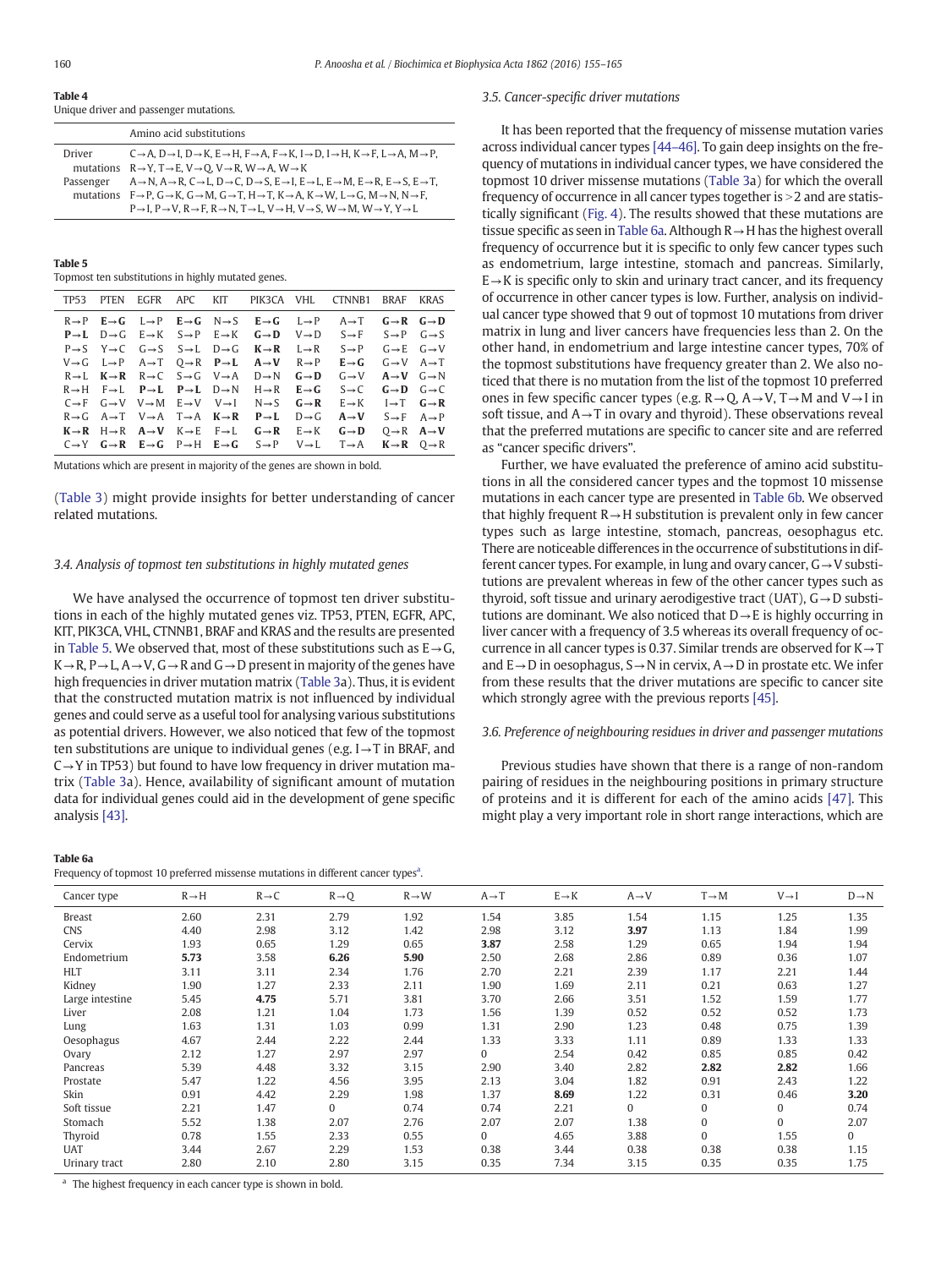<span id="page-6-0"></span>

| Table 6b |                                                                        |  |
|----------|------------------------------------------------------------------------|--|
|          | Topmost 10 missense mutations in different cancer types <sup>a</sup> . |  |

| Cancer type     | Missense mutation |                   |                   |                   |                   |                   |                   |                   |                   |                   |
|-----------------|-------------------|-------------------|-------------------|-------------------|-------------------|-------------------|-------------------|-------------------|-------------------|-------------------|
| Breast          | $R \rightarrow W$ | $V \rightarrow M$ | $P \rightarrow L$ | $E \rightarrow K$ | $R \rightarrow Q$ | $R \rightarrow H$ | $K \rightarrow N$ | $R \rightarrow C$ | $P \rightarrow S$ | $G \rightarrow R$ |
| <b>CNS</b>      | $R \rightarrow H$ | $A \rightarrow V$ | $G \rightarrow R$ | $R \rightarrow Q$ | $E \rightarrow K$ | $A \rightarrow T$ | $R \rightarrow C$ | $P \rightarrow L$ | $G \rightarrow S$ | $P \rightarrow S$ |
| Cervix          | $N \rightarrow S$ | $A \rightarrow T$ | $F \rightarrow L$ | $S \rightarrow N$ | $I \rightarrow T$ | $E \rightarrow K$ | $T \rightarrow I$ | $G \rightarrow S$ | $S \rightarrow G$ | $G \rightarrow D$ |
| Endometrium     | $R \rightarrow Q$ | $R \rightarrow W$ | $R \rightarrow H$ | $G \rightarrow V$ | $R \rightarrow C$ | $A \rightarrow V$ | $E \rightarrow K$ | $A \rightarrow T$ | $P \rightarrow L$ | $Y \rightarrow C$ |
| <b>HLT</b>      | $R \rightarrow H$ | $R \rightarrow C$ | $A \rightarrow T$ | $A \rightarrow V$ | $R \rightarrow Q$ | $E \rightarrow K$ | $V \rightarrow I$ | $P \rightarrow L$ | $L \rightarrow P$ | $V \rightarrow M$ |
| Kidney          | $L \rightarrow P$ | $R \rightarrow Q$ | $S \rightarrow R$ | $R \rightarrow W$ | $L \rightarrow F$ | $A \rightarrow V$ | $G \rightarrow V$ | $A \rightarrow T$ | $R \rightarrow H$ | $P \rightarrow S$ |
| Large intestine | $R\rightarrow Q$  | $R \rightarrow H$ | $R \rightarrow C$ | $R \rightarrow W$ | $E \rightarrow G$ | $A \rightarrow T$ | $A \rightarrow V$ | $V \rightarrow A$ | $L \rightarrow P$ | $T \rightarrow A$ |
| Liver           | $D \rightarrow E$ | $Y \rightarrow C$ | $P \rightarrow L$ | $R \rightarrow L$ | $R \rightarrow S$ | $R \rightarrow H$ | $G \rightarrow V$ | $G \rightarrow R$ | $R \rightarrow W$ | $C \rightarrow F$ |
| Lung            | $G \rightarrow V$ | $E \rightarrow K$ | $R \rightarrow L$ | $V \rightarrow L$ | $D \rightarrow Y$ | $G \rightarrow C$ | $M \rightarrow I$ | $P \rightarrow T$ | $A \rightarrow S$ | $R \rightarrow H$ |
| Oesophagus      | $R \rightarrow H$ | $K \rightarrow T$ | $E \rightarrow D$ | $L \rightarrow R$ | $S \rightarrow R$ | $V \rightarrow M$ | $E \rightarrow K$ | $C \rightarrow F$ | $H \rightarrow R$ | $R \rightarrow W$ |
| Ovary           | $G \rightarrow V$ | $Y \rightarrow C$ | $R \rightarrow Q$ | $R \rightarrow W$ | $R \rightarrow G$ | $C \rightarrow Y$ | $R \rightarrow P$ | $S \rightarrow F$ | $E \rightarrow K$ | $D \rightarrow V$ |
| Pancreas        | $R \rightarrow H$ | $R \rightarrow C$ | $E \rightarrow K$ | $R \rightarrow Q$ | $R \rightarrow W$ | $A \rightarrow T$ | $T \rightarrow M$ | $V \rightarrow I$ | $A \rightarrow V$ | $P \rightarrow L$ |
| Prostate        | $R \rightarrow H$ | $R\rightarrow Q$  | $R \rightarrow W$ | $A \rightarrow D$ | $E \rightarrow K$ | $G \rightarrow S$ | $R \rightarrow L$ | $V \rightarrow I$ | $A \rightarrow T$ | $H \rightarrow R$ |
| Skin            | $E \rightarrow K$ | $P \rightarrow S$ | $S \rightarrow F$ | $P \rightarrow L$ | $R \rightarrow C$ | $G \rightarrow E$ | $D \rightarrow N$ | $G \rightarrow R$ | $R\rightarrow Q$  | $H \rightarrow Y$ |
| Soft tissue     | $G \rightarrow D$ | $G \rightarrow S$ | $Y \rightarrow C$ | $G \rightarrow R$ | $D \rightarrow Y$ | $N \rightarrow K$ | $G \rightarrow V$ | $Q \rightarrow H$ | $V \rightarrow D$ | $E \rightarrow K$ |
| Stomach         | $R \rightarrow H$ | $G \rightarrow V$ | $G \rightarrow D$ | $G \rightarrow S$ | $V \rightarrow M$ | $R \rightarrow W$ | $Y \rightarrow C$ | $P \rightarrow S$ | $A \rightarrow T$ | $P \rightarrow R$ |
| Thyroid         | $G \rightarrow D$ | $E \rightarrow K$ | $G \rightarrow C$ | $G \rightarrow R$ | $C \rightarrow R$ | $T \rightarrow I$ | $A \rightarrow V$ | $G \rightarrow S$ | $Q \rightarrow R$ | $G \rightarrow V$ |
| <b>UAT</b>      | $G \rightarrow D$ | $E \rightarrow K$ | $R \rightarrow H$ | $P \rightarrow L$ | $Y \rightarrow C$ | $R \rightarrow L$ | $R \rightarrow G$ | $V \rightarrow L$ | $G \rightarrow S$ | $H \rightarrow L$ |
| Urinary tract   | $E \rightarrow K$ | $R \rightarrow G$ | $H \rightarrow R$ | $R \rightarrow W$ | $Y \rightarrow C$ | $A \rightarrow V$ | $R\rightarrow Q$  | $R \rightarrow H$ | $K \rightarrow E$ | $G \rightarrow R$ |

<sup>a</sup> Unique mutations are shown in bold.

essential for protein stability and function. Hence, we have examined the preference of neighbouring residues (N- and C-termini) of mutant positions at window lengths 3, 5 and 7. Interestingly, neighbouring residue preferences vary with the type of cancer types and associated proteins. Overall analysis showed that aromatic residues are less preferred in the neighbouring positions of mutant residue whereas Gly and Ser are highly preferred in N and C termini of driver mutant positions and passenger mutant positions, respectively.

Mutation at a single amino acid might cause conformational changes in the neighbouring residues and a tripeptide is known to be the smallest unit that captures the bending of the main chain of a protein [\[48\].](#page-10-0) In our current analysis, we observed that two tripeptides are dominantly present on either side of the driver mutation site in nearly 40% (16 of 41) of cancer types. In all those cases the mutated amino acid is flanked by AVG and GVG in N-terminal and C-terminal sides, respectively. Interestingly, both the tripeptides are constituted of hydrophobic amino acids. One possible reason is that the mutation might cause disruption of hydrophobic interactions mediated by these peptides by changing the conformation and consequently alter the normal function of the protein.

# 3.7. Distribution of driver and passenger mutations near hotspot mutation

We have collected hotspot mutations data from previous experimental reports [49–[53\],](#page-10-0) for topmost five highly mutated genes in all cancer types. Further, we have examined the distribution of driver and passenger mutations around the hotspot mutation in respective genes. The list of hotspot mutations from the five typical proteins is presented in Table 7. We have computed the number of driver and passenger mutations at different window lengths (3–13) from hotspot site in the protein sequence. Interestingly, we observed that driver mutations are highly accumulated in the hotspot mutation region, whereas the number of passenger mutations is comparatively low. This analysis is strongly supported by the previous reports [\[54\],](#page-10-0) suggesting that the

Table 7 List of hotspot mutants in topmost five highly mutated genes.

| Gene                                                              | Hotspot mutations                                                                  |
|-------------------------------------------------------------------|------------------------------------------------------------------------------------|
| <b>TP53</b><br>PIK3CA<br>CTNNB <sub>1</sub><br><b>KRAS</b><br>KIT | R175H, R273H, R248W<br>E542K, E545K, H1047R<br><b>S37A</b><br>G12S<br><b>D816H</b> |
|                                                                   |                                                                                    |

frequency of mutations around hotspot might provide a clue for identifying functional mutants in cancer progression. [Fig. 5](#page-7-0) demonstrates the distribution of driver and passenger mutations around hotspot in five typical genes.

#### 3.8. Insertions and deletions

Dataset of cancer associated mutations includes only in-frame indels with 2647 deletions among which 426 are drivers and 2221 are passenger mutations and 1078 insertions with 270 drivers and 808 passengers. The occurrence of deletions is higher than insertions and single residue indels are more frequent. The genes EGFR and KIT have high number of driver deletions and driver insertions respectively. [Fig. 6](#page-7-0) shows the frequency of each amino acid in deletions and insertions, respectively. Analysis showed that glutamic acid is highly preferred in both driver deletions and insertions. We correlated amino acid frequencies in insertions and deletions with amino acid binding propensities and the results are given in [Table 2.](#page-3-0)

# 3.9. Distribution of silent and missense mutations

Recent studies suggested that silent mutations play significant roles in human cancers and can frequently act as drivers in cancer progression [\[55,56\]](#page-10-0). Although these mutations do not alter the protein sequence they may affect other properties such as speed or accuracy of mRNA translation, mRNA folding, splicing mechanisms [\[57](#page-10-0)–59], etc. and lead to cancer through diverse mechanisms.

We have analysed the distribution of silent and missense mutations in cancer causing genes at protein level and the results for four typical genes (TP53, PIK3CA, PTEN and APC) are presented in [Fig. 7.](#page-8-0) We noticed that the missense mutations clustered together in a linear protein sequence as reported in the literature [\[60,61\]](#page-10-0), In addition, the distribution of silent mutations is mostly mixed with missense mutations than silent mutations alone. In TP53 gene, we observed a distinct pattern of distribution in different ranges of amino acid positions (1–10, 11–20, 21–30 and 41–50 residues from the mutant), in which missense mutations are highly distributed around missense mutations than silent mutations [\(Fig. 7](#page-8-0)a). On the other hand, silent mutations are preferred to mix with the missense mutations than silent mutations themselves. This might be due to the presence of more than 80% silent and missense mutations in the protein. In the case of APC and PIK3CA, this distribution is unclear as the protein sequence length is very high compared to the number of mutations. However, we observed that missense around missense mutations is high and distribution of silent mutations around missense is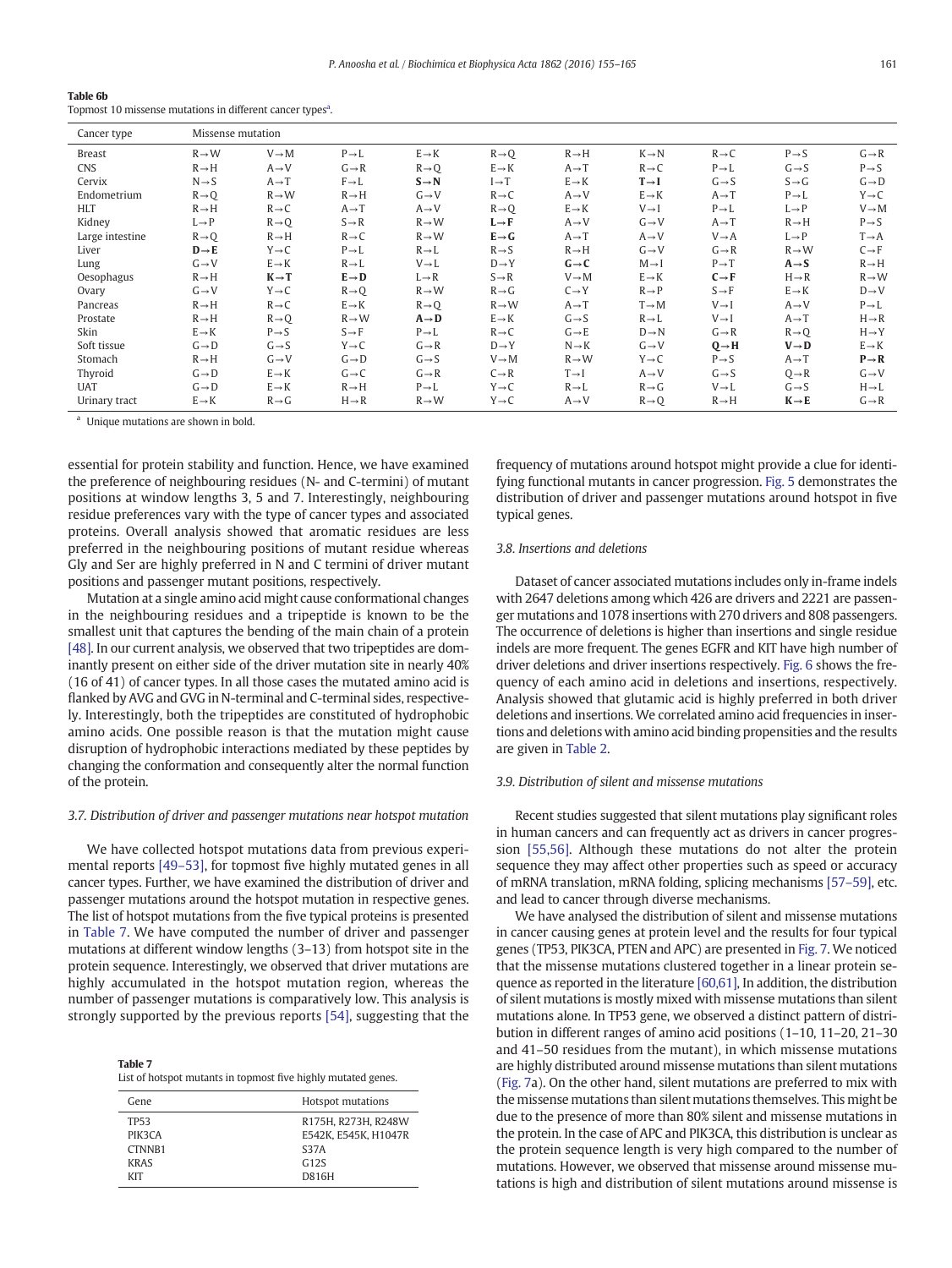<span id="page-7-0"></span>

Fig. 5. Distribution of driver and passenger mutants around hotspot mutation site.

more than the cluster of silent mutations. In PTEN and PIK3CA genes, the number of missense around missense mutations is high near the mutant position and the trend is moving downwards at distant residues (say 30–50 in PIK3CA). This analysis reveals that although the protein length and number of mutations are different in all these four genes, the missense mutations are clustered together and silent mutations are mostly clustered with missense mutations in the sequence.

Further, we analysed the distribution of silent mutations around missense mutations at different position ranges (1 to 50 in steps of 10) in the sequence. Interestingly we observed that the driver missense mutations are mostly surrounded by driver silent mutations and passenger missense mutations are surrounded by passenger silent mutations. Further, we examined the distribution of silent around missense mutations for known driver and passenger mutations in top three





Amino acid residue

Fig. 6. Frequency of occurrence of 20 amino acids in insertions and deletions.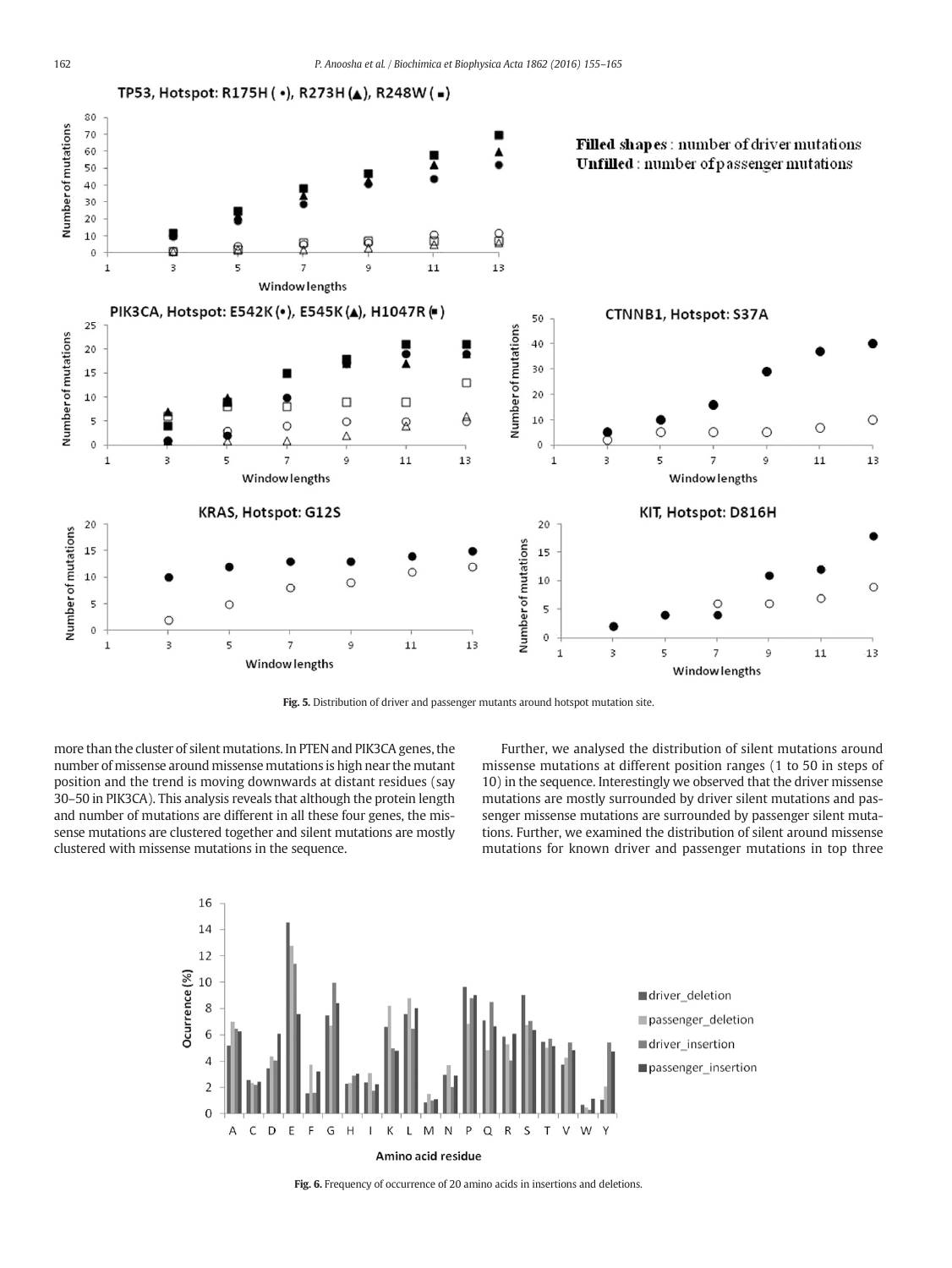<span id="page-8-0"></span>

Fig. 7. Distribution of silent and missense mutations in different genes  $\bullet$ : silent around missense, ⊙: missense around missense, ◇: missense around silent, and ♦: silent around silent mutations. (A) Driver and (B) Passenger. (i) TP53, (ii) APC, (iii) PTEN and (iv) PIK3CA.

genes reported in the literature [\[62,63\]](#page-10-0) and the results are presented in [Table 8.](#page-9-0) We found that the distribution of missense around missense or silent around silent mutations is distinct at the sequence position range 1–10. In driver mutations, the occurrence of silent driver and silent passenger around missense driver mutations is 89% and 12% respectively. On the other hand, for the passenger mutations, the occurrence is 14% and 86% respectively. Further in TP53, it is observed that driver missense mutations are surrounded with driver silent mutations in almost all position ranges. For example, R175H is a well studied hotspot mutation in TP53 (50), which have 7 driver silent mutations in the range of 1–10 from position 175 in the sequence towards N-terminal (residues 165–175). 7 out of 10 possible positions around R175 are occupied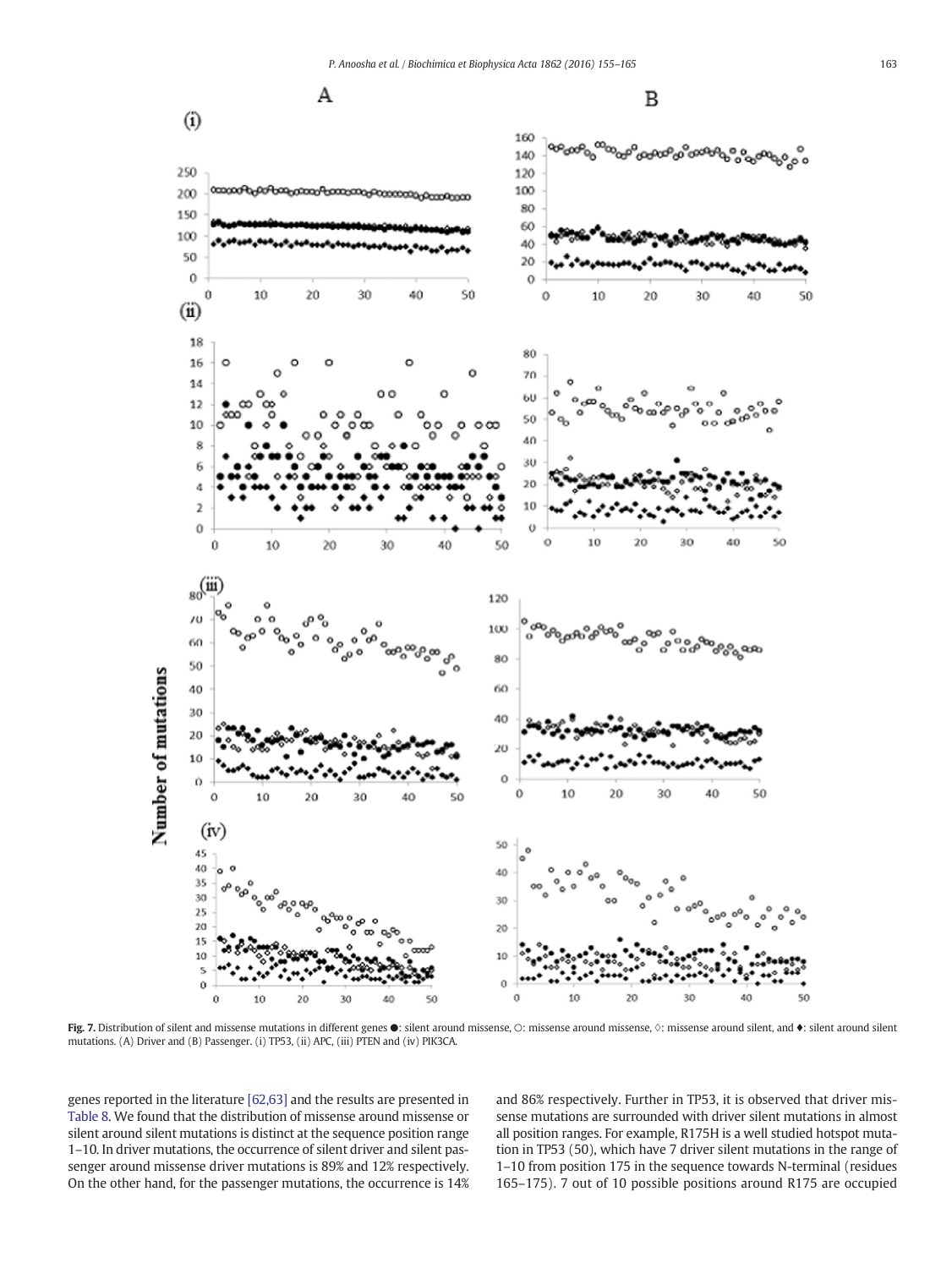<span id="page-9-0"></span>

| Table 8                                                     |  |
|-------------------------------------------------------------|--|
| Distribution of silent mutations around missense mutations. |  |

| Mutation     | Gene        | Mutation type | 1-10 Silent_d/Silent_p | 11-20 Silent_d/Silent_p | 21-30 Silent_d/Silent_p | 31-40 Silent_d/Silent_p |
|--------------|-------------|---------------|------------------------|-------------------------|-------------------------|-------------------------|
| R175H        | <b>TP53</b> | Driver        | 7/0                    | 9/0                     | 7/1                     | 9/1                     |
| R2480        | <b>TP53</b> | Driver        | 6/2                    | 4/3                     | 7/2                     | 4/3                     |
| <b>R273H</b> | <b>TP53</b> | Driver        | 8/0                    | 8/2                     | 8/0                     | 5/2                     |
| R249S        | <b>TP53</b> | Driver        | 7/1                    | 3/4                     | 8/1                     | 4/4                     |
| <b>R282W</b> | <b>TP53</b> | Driver        | 8/2                    | 7/5                     | 9/3                     | 8/0                     |
| H1047L       | PIK3CA      | Driver        | 4/0                    | 1/2                     | 3/2                     | 5/1                     |
| E542K        | PIK3CA      | Driver        | 3/1                    | 1/0                     | 0/1                     | 1/0                     |
| E545K        | PIK3CA      | Driver        | 3/0                    | 0/1                     | 1/1                     | 1/0                     |
| R130G        | <b>PTEN</b> | Driver        | 5/1                    | 1/3                     | 3/2                     | 0/3                     |
| G127E        | <b>PTEN</b> | Driver        | 3/0                    | 3/3                     | 1/3                     | 0/3                     |
| E62D         | <b>TP53</b> | Passenger     | 1/4                    | 1/2                     | 0/0                     | 0/1                     |
| I112V        | PIK3CA      | Passenger     | 1/4                    | 0/0                     | 0/1                     | 0/1                     |
| D92Y         | <b>PTEN</b> | Passenger     | 0/4                    | 0/5                     | 0/0                     | 2/3                     |

Silent\_d: number of silent driver mutations (recurrent silent mutations).

Silent\_p: number of silent passenger mutations (non-recurrent silent mutations).

1–10, 11–20, 21–30, 31–40, 41–50 are sequence positions from the mutant position

with driver silent mutations and there are no passenger silent mutations. In other position ranges 11–20, 21–30 and 31–40 from R175 in the sequence, the number of driver silent mutations is 9, 7 and 9, respectively whereas only 2 passenger silent mutations were observed in all the ranges from R175 with 40 possible positions. These results indicate that 32 among 40 positions are occupied with driver silent mutations whereas the passenger silent mutations are only two. In case of mutations in other genes, this pattern is more prominent in the position range of 1–10 (Table 8). On the other hand, for the passenger mutations, the number of passenger silent mutations is dominant around the mutation position. Based on these results, we suggest that the pattern of driver silent and passenger silent mutations around mutation position provides deep insights to understand the role of silent mutations in cancer progression.

# 4. Conclusions

We have analysed the missense mutations, insertions and deletions present in various cancer types in the available data in COSMIC database and developed amino acid mutation matrices for both driver and passenger missense mutations, which shows the frequency of mutations at protein level in cancer genes and also gives a comprehensive comparison between the driver and passenger missense substitutions. From the current analysis, we have identified few substitutions which are unique to driver mutations and further this information can be utilised for screening potential targets for cancer therapy. We also examined the distribution of driver and passenger mutations in topmost five highly mutated genes, at different window lengths from the hotspot mutant site in the sequence, which showed that driver mutations are highly accumulated near hotspot. Further, we analysed the distribution of silent mutations around missense mutations and found an interesting pattern where recurrent silent mutations mostly surround the driver missense mutations in the sequence. This observation potentiates the importance of silent mutations in cancer progression as suggested by earlier studies. The present study would help in better understanding the mutations observed in different cancer types and depicting their role in carcinogenesis. Along these directions, analysis on co-residue mutations for understanding different cancer pathways is on progress.

# Abbreviations

- CNS Central Nervous System
- HLT Haematopoietic and Lymphoid Tissue
- UAT Urinary Aerodigestive Tract
- TCGA The Cancer Genome Atlas
- COSMIC Catalogue of Somatic Mutations in Cancer

#### Transparency document

The [Transparency document](http://dx.doi.org/) associated with this article can be found, in the online version.

# Acknowledgements

We thank the reviewers for their constructive comments. We acknowledge the Bioinformatics facility and Indian Institute of technology Madras for computational facilities. PA thanks Department of Science and Technology (DST), India for providing research fellowship.

# References

- [1] [C. Greenman, P. Stephens, R. Smith, G.L. Dalgliesh, C. Hunter, G. Bignell, Patterns of](http://refhub.elsevier.com/S0925-4439(15)00336-1/rf0005) [somatic mutation in human cancer genomes, Nature 446 \(2007\) 153](http://refhub.elsevier.com/S0925-4439(15)00336-1/rf0005)–158.
- [L.D. Wood, D.W. Parsons, S. Jones, J. Lin, T. Sjoblom, B. Vogelstein, The genomic land](http://refhub.elsevier.com/S0925-4439(15)00336-1/rf0010)[scapes of human breast and colorectal cancers, Science 318 \(2007\) 1108](http://refhub.elsevier.com/S0925-4439(15)00336-1/rf0010)–1113.
- [3] [B.J. Raphael, J.R. Dobson, L. Oesper, F. Vandin, Identifying driver mutations in se](http://refhub.elsevier.com/S0925-4439(15)00336-1/rf0015)[quenced cancer genomes: computational approaches to enable precision medicine,](http://refhub.elsevier.com/S0925-4439(15)00336-1/rf0015) [Genome Med. 6 \(2014\) 5.](http://refhub.elsevier.com/S0925-4439(15)00336-1/rf0015)
- [4] [E.R. Mardis, R.K. Wilson, Cancer genome sequencing: a review, Hum. Mol. Genet. 18](http://refhub.elsevier.com/S0925-4439(15)00336-1/rf0020) [\(2009\) R163](http://refhub.elsevier.com/S0925-4439(15)00336-1/rf0020)–R168.
- [5] [S.A. Forbes, G. Bhamra, S. Bamford, E. Dawson, C. Kok, J. Clements, A. Menzies, J.W.](http://refhub.elsevier.com/S0925-4439(15)00336-1/rf0025) [Teague, P.A. Futreal, M.R. Stratton, The catalogue of somatic mutations in cancer](http://refhub.elsevier.com/S0925-4439(15)00336-1/rf0025) [\(COSMIC\), Curr. Protoc. Hum. Genet. \(2008\) \(Chapter 10: Unit 10.11\).](http://refhub.elsevier.com/S0925-4439(15)00336-1/rf0025)
- [6] [P. Iengar, An analysis of substitution, deletion and insertion mutations in cancer](http://refhub.elsevier.com/S0925-4439(15)00336-1/rf0030) [genes, Nucleic Acids Res. 40 \(2012\) 6401](http://refhub.elsevier.com/S0925-4439(15)00336-1/rf0030)–6413.
- [7] [C. Kandoth, M.D. McLellan, F. Vandin, K. Ye, B. Niu, C. Lu, M. Xie, Q. Zhang, J.F.](http://refhub.elsevier.com/S0925-4439(15)00336-1/rf0035) [McMichael, M.A. Wyczalkowski, M.D. Leiserson, C.A. Miller, J.S. Welch, M.J. Walter,](http://refhub.elsevier.com/S0925-4439(15)00336-1/rf0035) [M.C. Wendl, T.J. Ley, R.K. Wilson, B.J. Raphael, L. Ding, Mutational landscape and sig](http://refhub.elsevier.com/S0925-4439(15)00336-1/rf0035)nifi[cance across 12 major cancer types, Nature 502 \(2013\) 333](http://refhub.elsevier.com/S0925-4439(15)00336-1/rf0035)–339.
- [8] [G.R. Abecasis, A. Auton, L.D. Brooks, M.A. DePristo, R.M. Durbin, R.E. Handsaker, H.M.](http://refhub.elsevier.com/S0925-4439(15)00336-1/rf0040) [Kang, G.T. Marth, G.A. McVean, An integrated map of genetic variation from 1092](http://refhub.elsevier.com/S0925-4439(15)00336-1/rf0040) [human genomes, Nature 491 \(2012\) 56](http://refhub.elsevier.com/S0925-4439(15)00336-1/rf0040)–65.
- [9] [B. Vogelstein, N. Papadopoulos, V.E. Velculescu, S. Zhou, L.A. Diaz Jr., K.W. Kinzler,](http://refhub.elsevier.com/S0925-4439(15)00336-1/rf0045) [Cancer genome landscapes, Science 339 \(2013\) 1546](http://refhub.elsevier.com/S0925-4439(15)00336-1/rf0045)–1558.
- [10] [G.R. Ritchie, I. Dunham, E. Zeggini, P. Flicek, Functional annotation of noncoding se](http://refhub.elsevier.com/S0925-4439(15)00336-1/rf0050)[quence variants, Nat. Methods 11 \(2014\) 294](http://refhub.elsevier.com/S0925-4439(15)00336-1/rf0050)–296.
- [11] [I. Bozic, T. Antal, H. Ohtsuki, H. Carter, D. Kim, S. Chen, M.A. Nowak, Accumulation of](http://refhub.elsevier.com/S0925-4439(15)00336-1/rf0055) [driver and passenger mutations during tumor progression, Proc. Natl. Acad. Sci. 107](http://refhub.elsevier.com/S0925-4439(15)00336-1/rf0055) [\(2010\) 18545](http://refhub.elsevier.com/S0925-4439(15)00336-1/rf0055)–18550.
- [12] [J.S. Kaminker, Y. Zhang, C. Watanabe, Z. Zhang, CanPredict: a computational tool for](http://refhub.elsevier.com/S0925-4439(15)00336-1/rf0060) [predicting cancer associated missense mutations, Nucleic Acids Res. 35 \(2007\)](http://refhub.elsevier.com/S0925-4439(15)00336-1/rf0060) [595](http://refhub.elsevier.com/S0925-4439(15)00336-1/rf0060)–598.
- [13] [H. Carter, S. Chen, L. Isik, S. Tyekucheva, V.E. Velculescu, K.W. Kinzler, B. Vogelstein,](http://refhub.elsevier.com/S0925-4439(15)00336-1/rf0065) R. Karchin, Cancer-specifi[c high-throughput annotation of somatic mutations: com](http://refhub.elsevier.com/S0925-4439(15)00336-1/rf0065)[putational prediction of driver missense mutations, Cancer Res. 69 \(2009\)](http://refhub.elsevier.com/S0925-4439(15)00336-1/rf0065) [6660](http://refhub.elsevier.com/S0925-4439(15)00336-1/rf0065)–6667.
- [14] [P.C. Ng, S. Henikoff, SIFT: predicting amino acid changes that affect protein function,](http://refhub.elsevier.com/S0925-4439(15)00336-1/rf0070) [Nucleic Acids Res. 31 \(2003\) 3812](http://refhub.elsevier.com/S0925-4439(15)00336-1/rf0070)–3814.
- [15] [C. Ferrer-Costa, J.L. Gelpí, L. Zamakola, I. Parraga, X. de la Cruz, M. Orozco, PMUT: a](http://refhub.elsevier.com/S0925-4439(15)00336-1/rf0075) [web-based tool for the annotation of pathological mutations on proteins, Bioinfor](http://refhub.elsevier.com/S0925-4439(15)00336-1/rf0075)[matics 21 \(2005\) 3176](http://refhub.elsevier.com/S0925-4439(15)00336-1/rf0075)–3178.
- [16] [P.D. Thomas, A. Kejariwal, N. Guo, H. Mi, M.J. Campbell, A. Muruganujan, B. Lazareva-](http://refhub.elsevier.com/S0925-4439(15)00336-1/rf0080)[Ulitsky, Applications for protein sequence-function evolution data: mRNA/protein](http://refhub.elsevier.com/S0925-4439(15)00336-1/rf0080)